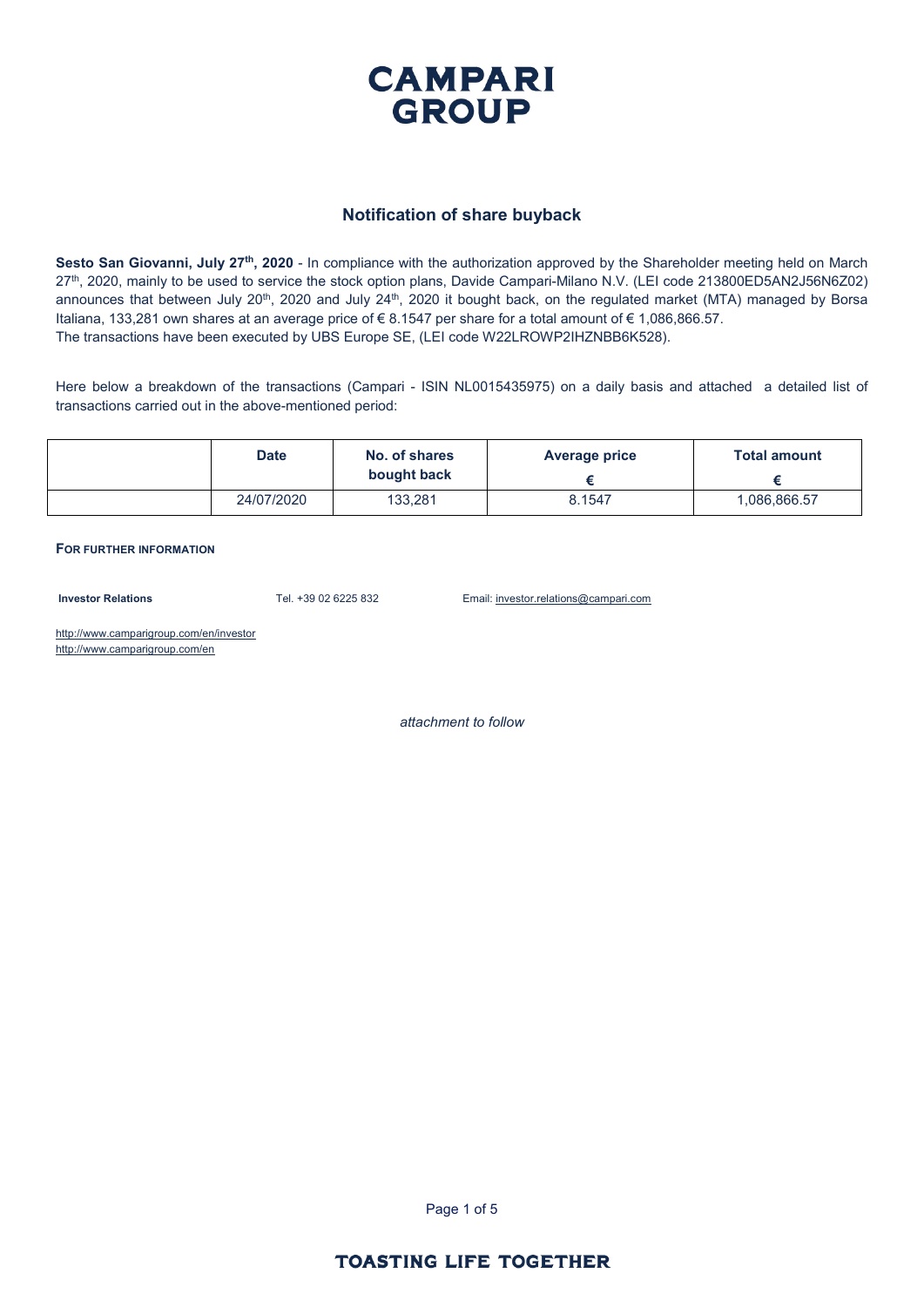# **CAMPARI** GROUP

| <b>Date</b> | <b>Hour</b> | B/S | <b>Value</b> | <b>Price</b> | Quantity |
|-------------|-------------|-----|--------------|--------------|----------|
| 24/07/2020  | 16:14:54    | А   | Eur          | 8,1760       | 884      |
| 24/07/2020  | 16:14:54    | A   | Eur          | 8,1760       | 777      |
| 24/07/2020  | 16:14:52    | A   | Eur          | 8,1790       | 1100     |
| 24/07/2020  | 16:14:52    | A   | Eur          | 8,1790       | 1100     |
| 24/07/2020  | 16:14:52    | A   | Eur          | 8,1800       | 1353     |
| 24/07/2020  | 16:11:47    | A   | Eur          | 8,1690       | 425      |
| 24/07/2020  | 16:11:47    | A   | Eur          | 8,1690       | 900      |
| 24/07/2020  | 16:11:46    | A   | Eur          | 8,1700       | 1486     |
| 24/07/2020  | 16:11:46    | Α   | Eur          | 8,1700       | 1479     |
| 24/07/2020  | 16:11:01    | А   | Eur          | 8,1720       | 950      |
| 24/07/2020  | 16:10:26    | A   | Eur          | 8,1720       | 1451     |
| 24/07/2020  | 16:10:26    | A   | Eur          | 8,1720       | 1336     |
| 24/07/2020  | 16:10:23    | A   | Eur          | 8,1720       | 44       |
| 24/07/2020  | 16:09:17    | A   | Eur          | 8,1730       | 386      |
| 24/07/2020  | 16:09:17    | Α   | Eur          | 8,1730       | 900      |
| 24/07/2020  | 16:09:14    | A   | Eur          | 8,1750       | 590      |
| 24/07/2020  | 16:09:14    | A   | Eur          | 8,1750       | 900      |
| 24/07/2020  | 16:09:14    | Α   | Eur          | 8,1750       | 900      |
| 24/07/2020  | 16:09:14    | Α   | Eur          | 8,1750       | 324      |
| 24/07/2020  | 16:09:14    | А   | Eur          | 8,1750       | 1278     |
| 24/07/2020  | 16:09:03    | A   | Eur          | 8,1770       | 702      |
| 24/07/2020  | 16:09:03    | A   | Eur          | 8,1760       | 950      |
| 24/07/2020  | 16:09:03    | A   | Eur          | 8,1770       | 1450     |
| 24/07/2020  | 16:09:03    | A   | Eur          | 8,1770       | 858      |
| 24/07/2020  | 16:09:03    | А   | Eur          | 8,1770       | 27       |
| 24/07/2020  | 16:09:01    | Α   | Eur          | 8,1770       | 1512     |
| 24/07/2020  | 16:09:01    | A   | Eur          | 8,1770       | 294      |
| 24/07/2020  | 16:06:49    | А   | Eur          | 8,1640       | 900      |
| 24/07/2020  | 16:06:41    | Α   | Eur          | 8,1640       | 437      |
| 24/07/2020  | 16:06:41    | Α   | Eur          | 8,1640       | 413      |
| 24/07/2020  | 16:06:41    | A   | Eur          | 8,1640       | 974      |
| 24/07/2020  | 13:34:44    | A   | Eur          | 8,2100       | 1371     |
| 24/07/2020  | 13:20:22    | А   | Eur          | 8,2090       | 435      |
| 24/07/2020  | 13:20:22    | А   | Eur          | 8,2090       | 850      |
| 24/07/2020  | 13:01:01    | А   | Eur          | 8,1860       | 900      |
| 24/07/2020  | 13:00:47    | A   | Eur          | 8,1870       | 1271     |
| 24/07/2020  | 12:43:56    | A   | Eur          | 8,1750       | 764      |
| 24/07/2020  | 12:43:53    | А   | Eur          | 8,1800       | 1235     |
| 24/07/2020  | 12:39:32    | A   | Eur          | 8,1810       | 1206     |
| 24/07/2020  | 12:32:23    | A   | Eur          | 8,1730       | 1094     |
| 24/07/2020  | 12:32:22    | A   | Eur          | 8,1730       | 475      |
| 24/07/2020  | 12:32:21    | A   | Eur          | 8,1750       | 1385     |
| 24/07/2020  | 12:32:21    | А   | Eur          | 8,1750       | 653      |
| 24/07/2020  | 12:32:21    | А   | Eur          | 8,1750       | 752      |
| 24/07/2020  | 12:32:21    | А   | Eur          | 8,1750       | 760      |
| 24/07/2020  | 12:32:05    | А   | Eur          | 8,1750       | 612      |
| 24/07/2020  | 12:26:31    | A   | Eur          | 8,1960       | 345      |
| 24/07/2020  | 12:26:13    | А   | Eur          | 8,1960       | 995      |

Page 2 of 5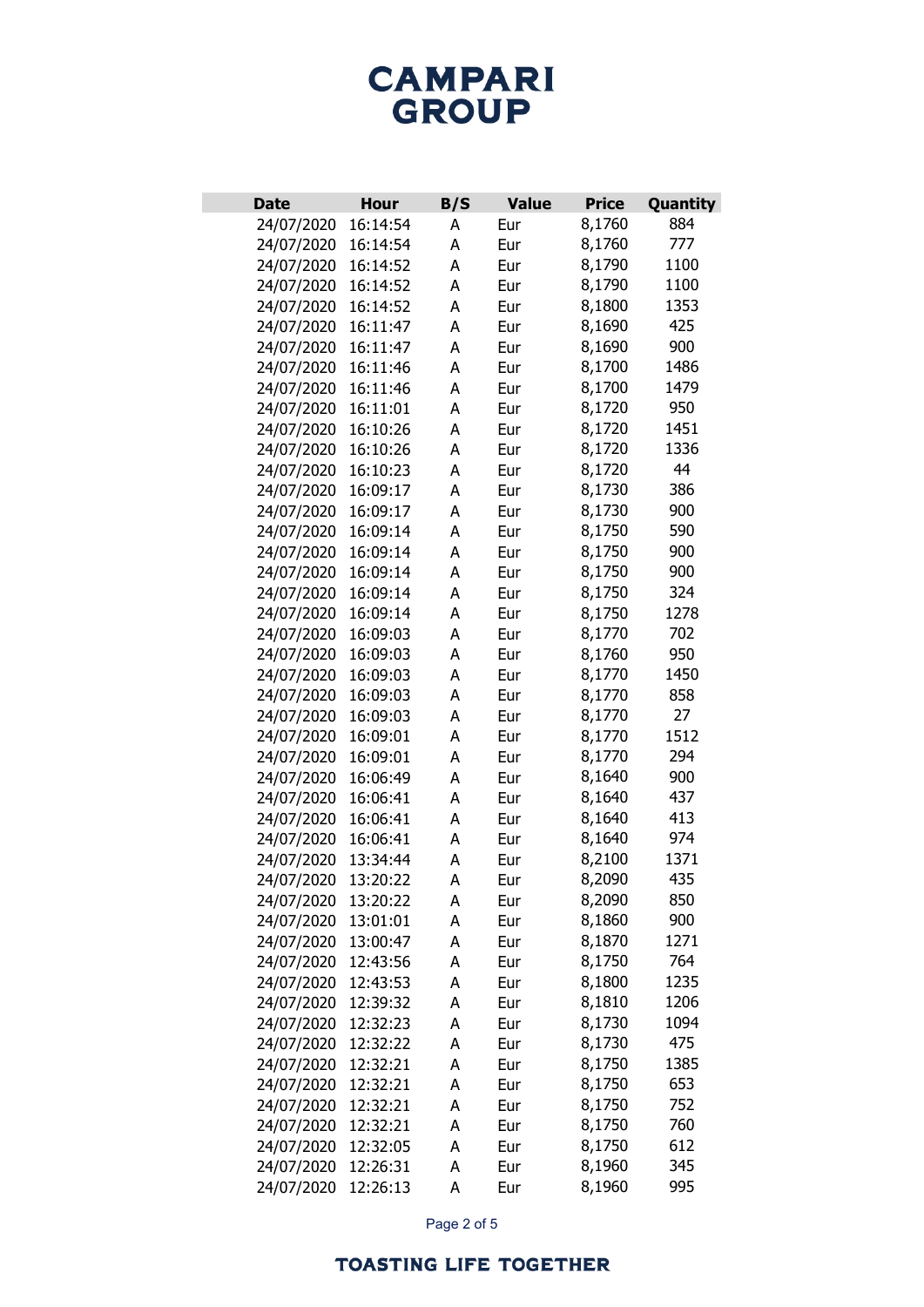**CAMPARI**<br>GROUP

| 24/07/2020 | 12:26:08 | А | Eur | 8,2000 | 1407 |
|------------|----------|---|-----|--------|------|
| 24/07/2020 | 11:50:20 | A | Eur | 8,2030 | 1100 |
| 24/07/2020 | 11:50:20 | A | Eur | 8,2020 | 1395 |
| 24/07/2020 | 11:48:25 | A | Eur | 8,2000 | 499  |
| 24/07/2020 | 11:45:20 | А | Eur | 8,2000 | 99   |
| 24/07/2020 | 11:36:30 | A | Eur | 8,2000 | 451  |
| 24/07/2020 | 11:26:31 | A | Eur | 8,2210 | 1059 |
| 24/07/2020 | 11:26:31 | A | Eur | 8,2210 | 357  |
| 24/07/2020 | 11:12:27 | A | Eur | 8,2000 | 819  |
| 24/07/2020 | 11:06:17 | A | Eur | 8,2000 | 1229 |
| 24/07/2020 | 10:49:30 | A | Eur | 8,1840 | 1345 |
| 24/07/2020 | 10:49:30 | A | Eur | 8,1840 | 1261 |
| 24/07/2020 | 10:37:34 | A | Eur | 8,1750 | 172  |
| 24/07/2020 | 10:37:34 | A | Eur | 8,1750 | 1267 |
| 24/07/2020 | 10:37:34 | А | Eur | 8,1760 | 269  |
| 24/07/2020 | 10:37:34 | A | Eur | 8,1760 | 474  |
| 24/07/2020 | 10:37:34 | A | Eur | 8,1760 | 1038 |
| 24/07/2020 | 10:37:34 | A | Eur | 8,1760 | 852  |
| 24/07/2020 | 10:24:35 | A | Eur | 8,1470 | 879  |
| 24/07/2020 | 10:24:31 | A | Eur | 8,1470 | 602  |
| 24/07/2020 | 10:23:34 | A | Eur | 8,1500 | 1273 |
| 24/07/2020 | 10:19:49 | A | Eur | 8,1570 | 1266 |
| 24/07/2020 | 10:19:49 | A | Eur | 8,1570 | 80   |
| 24/07/2020 | 10:15:26 | A | Eur | 8,1600 | 1202 |
| 24/07/2020 | 10:15:26 | А | Eur | 8,1600 | 257  |
| 24/07/2020 | 10:15:26 | A | Eur | 8,1600 | 1399 |
| 24/07/2020 | 10:07:17 | A | Eur | 8,1570 | 1243 |
| 24/07/2020 | 10:03:47 | A | Eur | 8,1450 | 242  |
| 24/07/2020 | 10:03:10 | A | Eur | 8,1450 | 556  |
| 24/07/2020 | 10:02:54 | A | Eur | 8,1510 | 1112 |
| 24/07/2020 | 10:02:54 | A | Eur | 8,1510 | 362  |
| 24/07/2020 | 09:46:06 | A | Eur | 8,1120 | 1488 |
| 24/07/2020 | 09:45:06 | A | Eur | 8,1160 | 1270 |
| 24/07/2020 | 09:45:06 | Α | Eur | 8,1150 | 1421 |
| 24/07/2020 | 09:45:06 | A | Eur | 8,1160 | 1402 |
| 24/07/2020 | 09:45:06 | A | Eur | 8,1160 | 1210 |
| 24/07/2020 | 09:45:06 | A | Eur | 8,1160 | 106  |
| 24/07/2020 | 09:45:06 | A | Eur | 8,1160 | 1250 |
| 24/07/2020 | 09:35:52 | A | Eur | 8,1170 | 1296 |
| 24/07/2020 | 09:35:52 | А | Eur | 8,1170 | 422  |
| 24/07/2020 | 09:35:52 | A | Eur | 8,1170 | 1020 |
| 24/07/2020 | 09:35:52 | A | Eur | 8,1170 | 340  |
| 24/07/2020 | 09:35:52 | A | Eur | 8,1170 | 1028 |
| 24/07/2020 | 09:35:52 | A | Eur | 8,1170 | 1204 |
| 24/07/2020 | 09:34:41 | A | Eur | 8,1150 | 1418 |
| 24/07/2020 | 09:27:13 | A | Eur | 8,1210 | 1287 |
| 24/07/2020 | 09:27:13 | A | Eur | 8,1210 | 1205 |
| 24/07/2020 | 09:27:13 | A | Eur | 8,1210 | 1368 |
| 24/07/2020 | 09:27:13 | A | Eur | 8,1210 | 1422 |

Page 3 of 5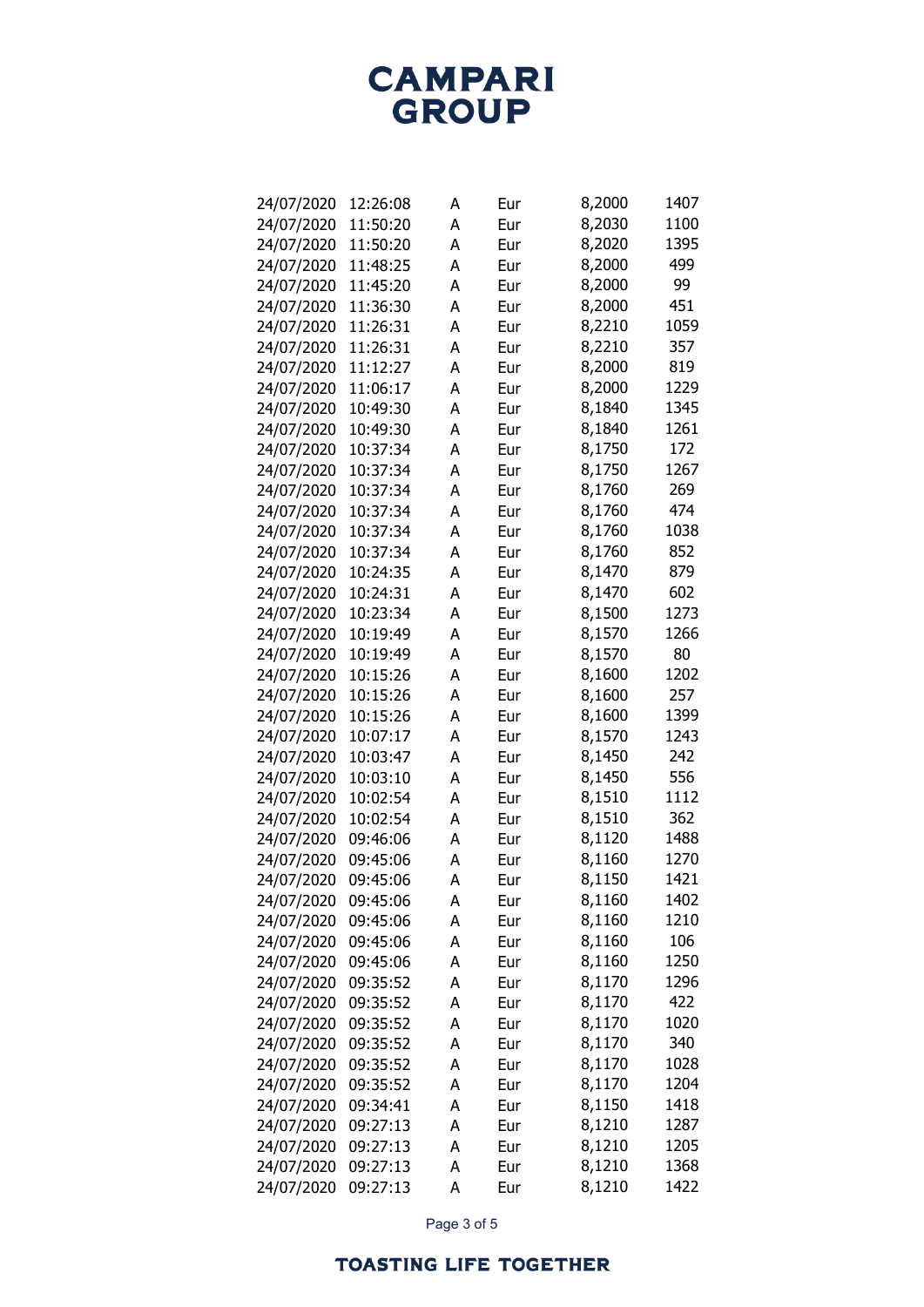**CAMPARI**<br>GROUP

| 24/07/2020 | 09:27:13 | А | Eur | 8,1210 | 1456 |
|------------|----------|---|-----|--------|------|
| 24/07/2020 | 09:15:32 | A | Eur | 8,1200 | 513  |
| 24/07/2020 | 09:15:32 | A | Eur | 8,1200 | 753  |
| 24/07/2020 | 09:15:32 | A | Eur | 8,1200 | 1440 |
| 24/07/2020 | 09:13:41 | A | Eur | 8,1110 | 1415 |
| 24/07/2020 | 09:06:01 | А | Eur | 8,1130 | 1203 |
| 24/07/2020 | 09:06:01 | A | Eur | 8,1140 | 605  |
| 24/07/2020 | 09:06:01 | А | Eur | 8,1140 | 9    |
| 24/07/2020 | 09:06:01 | A | Eur | 8,1140 | 452  |
| 24/07/2020 | 09:06:01 | A | Eur | 8,1140 | 383  |
| 24/07/2020 | 09:06:01 | A | Eur | 8,1130 | 1484 |
| 24/07/2020 | 09:06:01 | A | Eur | 8,1130 | 628  |
| 24/07/2020 | 09:06:01 | A | Eur | 8,1130 | 608  |
| 24/07/2020 | 09:05:29 | Α | Eur | 8,1170 | 1479 |
| 24/07/2020 | 09:05:29 | A | Eur | 8,1180 | 717  |
| 24/07/2020 | 09:05:29 | А | Eur | 8,1180 | 496  |
| 24/07/2020 | 09:05:29 | A | Eur | 8,1190 | 1200 |
| 24/07/2020 | 09:05:29 | A | Eur | 8,1190 | 194  |
| 24/07/2020 | 08:57:51 | A | Eur | 8,1210 | 1166 |
| 24/07/2020 | 08:57:51 | A | Eur | 8,1210 | 145  |
| 24/07/2020 | 08:56:03 | A | Eur | 8,1270 | 1312 |
| 24/07/2020 | 08:56:02 | A | Eur | 8,1300 | 1279 |
| 24/07/2020 | 08:55:36 | A | Eur | 8,1310 | 1299 |
| 24/07/2020 | 08:50:04 | A | Eur | 8,1300 | 1346 |
| 24/07/2020 | 08:44:21 | A | Eur | 8,1380 | 1439 |
| 24/07/2020 | 08:43:21 | А | Eur | 8,1410 | 282  |
| 24/07/2020 | 08:43:21 | A | Eur | 8,1410 | 1100 |
| 24/07/2020 | 08:43:21 | A | Eur | 8,1420 | 1337 |
| 24/07/2020 | 08:43:21 | A | Eur | 8,1420 | 1268 |
| 24/07/2020 | 08:34:58 | A | Eur | 8,1240 | 49   |
| 24/07/2020 | 08:34:58 | A | Eur | 8,1240 | 804  |
| 24/07/2020 | 08:33:59 | A | Eur | 8,1320 | 439  |
| 24/07/2020 | 08:33:59 | A | Eur | 8,1320 | 827  |
| 24/07/2020 | 08:33:59 | Α | Eur | 8,1320 | 733  |
| 24/07/2020 | 08:33:59 | A | Eur | 8,1320 | 1208 |
| 24/07/2020 | 08:33:59 | A | Eur | 8,1320 | 506  |
|            | 08:32:39 | A |     | 8,1240 | 512  |
| 24/07/2020 |          | A | Eur | 8,1500 | 1199 |
| 24/07/2020 | 08:29:59 | A | Eur |        | 7    |
| 24/07/2020 | 08:29:50 |   | Eur | 8,1500 |      |
| 24/07/2020 | 08:26:39 | A | Eur | 8,1580 | 1262 |
| 24/07/2020 | 08:26:39 | A | Eur | 8,1580 | 1258 |
| 24/07/2020 | 08:25:32 | A | Eur | 8,1480 | 1338 |
| 24/07/2020 | 08:21:07 | A | Eur | 8,1590 | 496  |
| 24/07/2020 | 08:21:07 | A | Eur | 8,1590 | 875  |
| 24/07/2020 | 08:21:07 | A | Eur | 8,1590 | 741  |
| 24/07/2020 | 08:21:07 | A | Eur | 8,1590 | 489  |
| 24/07/2020 | 08:16:11 | A | Eur | 8,1670 | 633  |
| 24/07/2020 | 08:16:11 | A | Eur | 8,1660 | 850  |
| 24/07/2020 | 08:14:22 | A | Eur | 8,1700 | 1336 |

Page 4 of 5